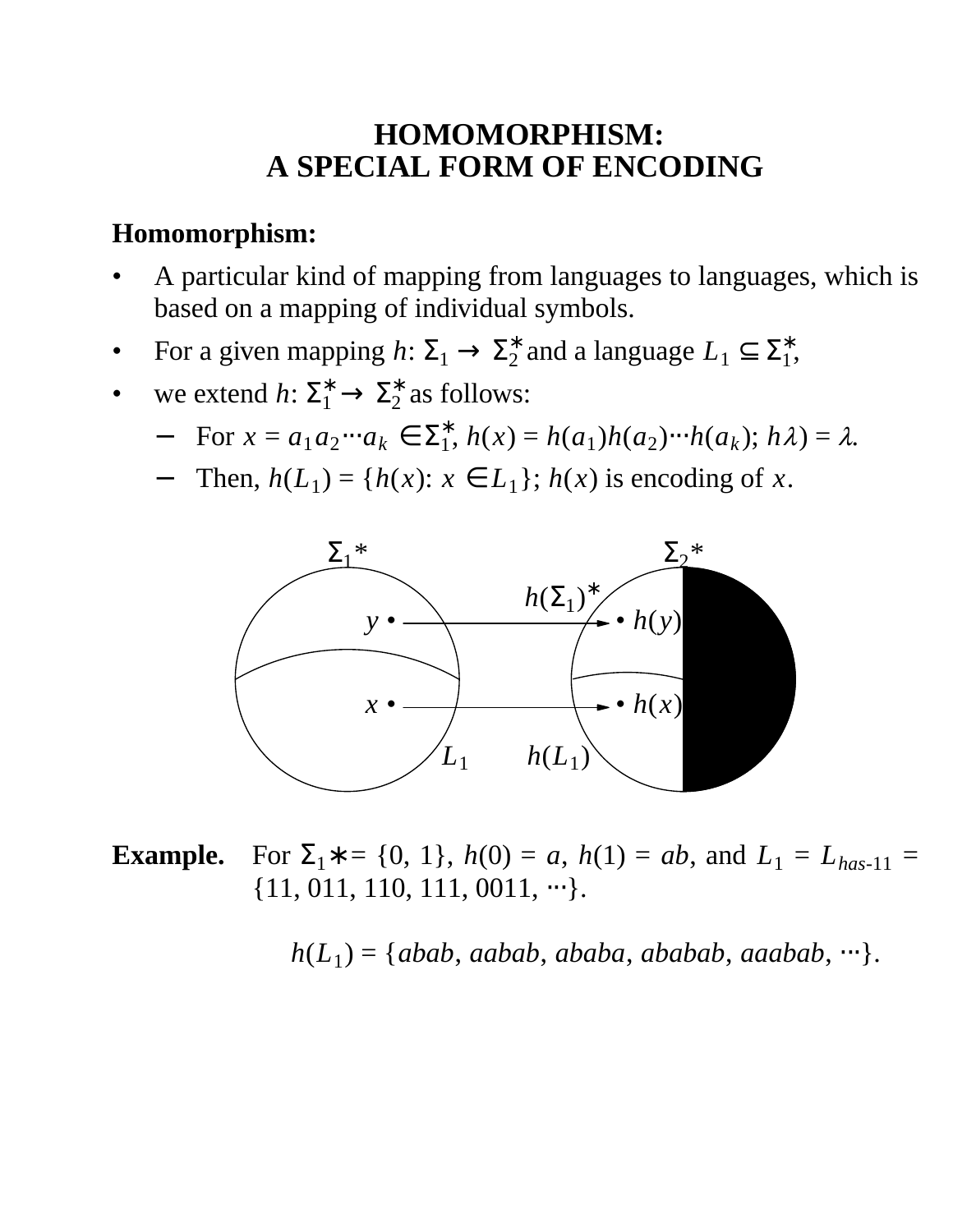### **TRANSFORMING AN FSA BY A HOMOMORRPHISM**



- The label  $a_i$  on each transition is replaced by  $h(a_i)$ .
- If  $h(a_i) = \lambda$ , then it gives a  $\lambda$ -transition.
- *h(M)* maybe non-deterministic, when the transition-diagram is converted to an FSA by addition of new states.

If  $L_1$  is regular, then  $h(L_1)$  is regular for any  $h$ .

#### **EXERCISE**

- 1. Let  $L_{\text{verify-bin-mult-by-3}} \subseteq (b_0 + b_1 + b_2 + b_3)^*$  be the language where the bottom bit-string for an input *x* represents the multiplication by 3 of the top bit-string corresponding to *x*. First, obtain an FSA (with three states) for the reverse language of *Lverify*-*bin*-*mult*-*by*-3, and then obtain an FSA for *Lverify*-*bin*-*mult*-*by*-3 itself. Finally, find an homomorphism *h* such that  $h(L_{\text{verify-bin-mult-by-3}}) = L(M_{3n})$ ; here, both languages contains  $\lambda$ . Apply the construction of  $h(M)$  to  $M_{\text{verify-bin-mult-by-3}}$ .
- 2. Is there a homomorphism *h* such that  $h(L_{0\text{-}even}) = (0 + 1)^{*}$ ?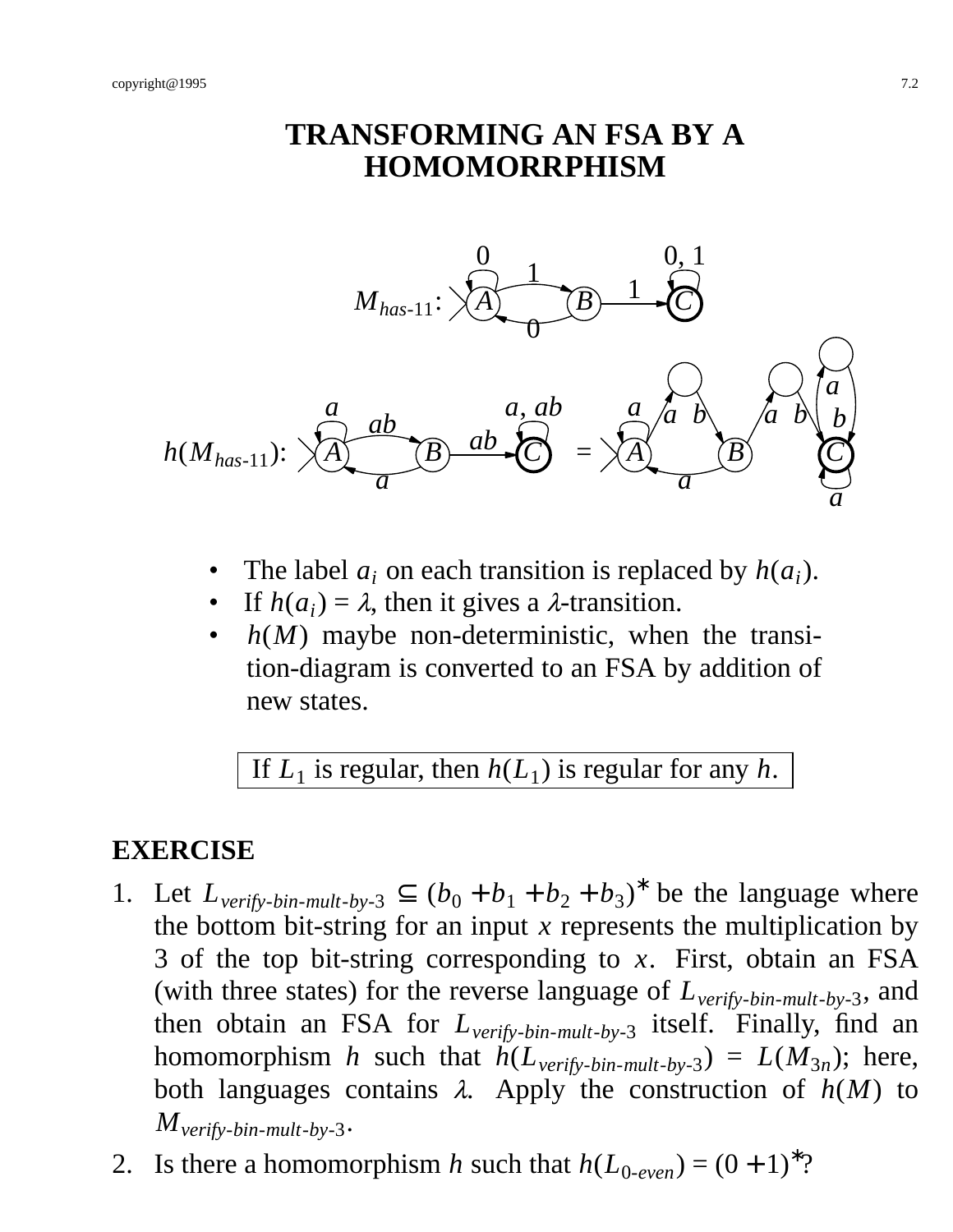# **INVERSE HOMOMORPHISM AND**  $h^{-1}(M)$

- For  $z \in \Sigma_2^*$ ,  $h^{-1}(z) = \{x: h(x) = z\}$ ;  $h^{-1}(z)$  maybe  $\varnothing$ .
- For  $L_2 \subseteq \Sigma_2^*$ ,  $h^{-1}(L_2) = \{x: h(x) \in L_2\} =$ *z* ∈ *L*<sup>2</sup>  $∪ _{r} h^{-1}(z).$



**Example.** For  $\Sigma_1 = \{a, b, c, d\}, \Sigma_2 = \{0, 1\}, \text{ and } h(a) = 0 = h(b),$  $h(c) = 00$ , and  $h(d) = 11$ :

$$
h^{-1}(\lambda) = \{\lambda\} \qquad h^{-1}(00) = \{aa, ab, ba, bb, c\}
$$
  
\n
$$
h^{-1}(0) = \{a, b\} \qquad h^{-1}(01) = \emptyset = h^{-1}(10)
$$
  
\n
$$
h^{-1}(1) = \emptyset \qquad h^{-1}(11) = \{d\}
$$
  
\n
$$
h^{-1}(000) = \{aaa, \dots, bbb, ac, bc, ca, cb\}
$$

*h* −1 (*Lhas*-11)={*d*, *ad*, *bd*, *cd*, *da*, *db*, *aad*, *abd*, *bad*, ⋅⋅⋅}.



- The NFSA  $h^{-1}(M)$  has the same start and final states as M.
- It has a transition  $\delta(q_i, a_j) = q_k$  if  $h(a_j)$  takes  $q_i$  in M to  $q_k$ .

If  $L_2$  is regular, then  $h^{-1}(L_2)$  is regular for any h.